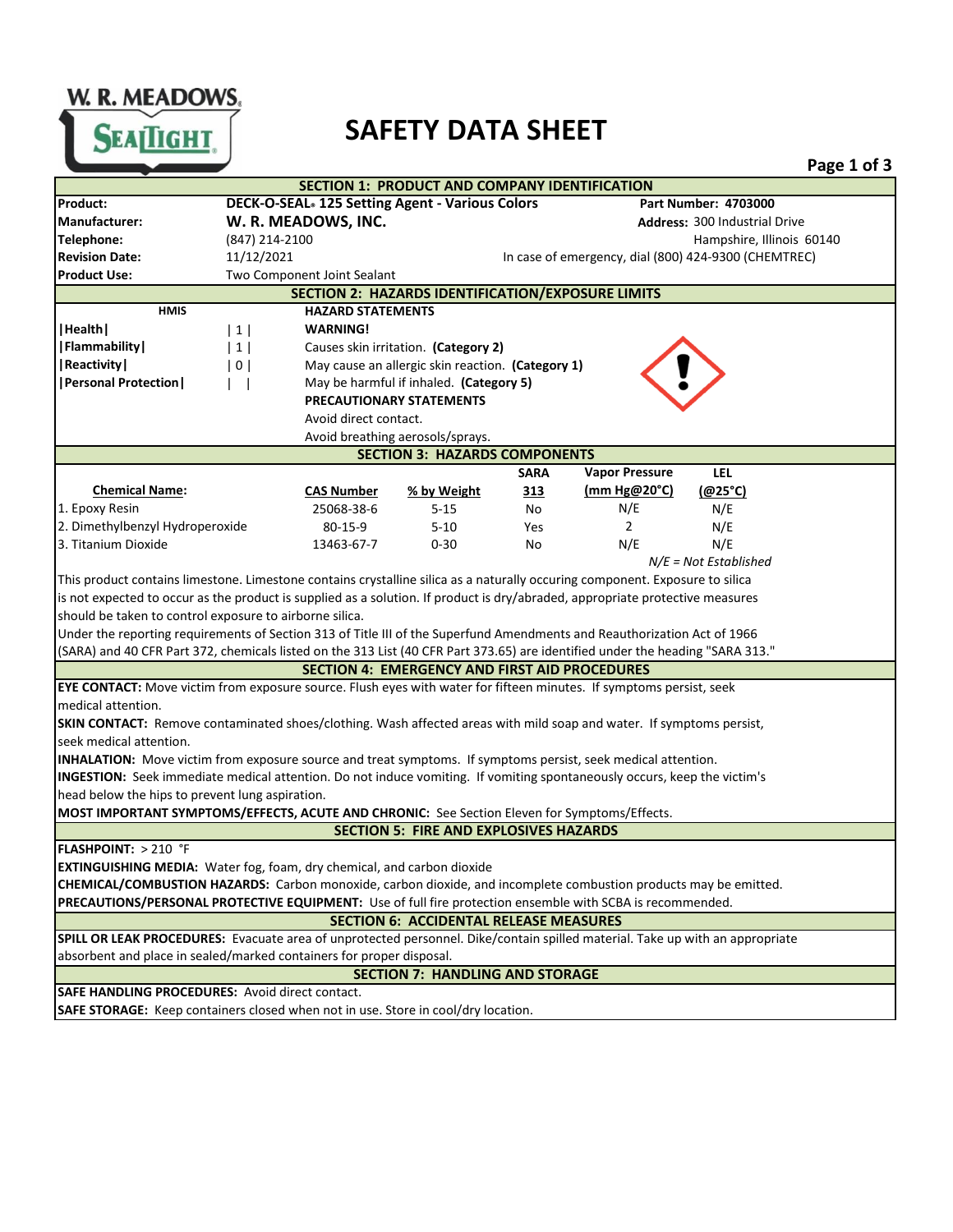|                                                                                                                                      |                                                            |                                     | <b>SAFETY DATA SHEET</b>                           |             |                                       |                                                                                |                 |             |  |
|--------------------------------------------------------------------------------------------------------------------------------------|------------------------------------------------------------|-------------------------------------|----------------------------------------------------|-------------|---------------------------------------|--------------------------------------------------------------------------------|-----------------|-------------|--|
| Date of Preparation: 11/12/21                                                                                                        |                                                            |                                     | Page 2 of 3                                        |             |                                       |                                                                                |                 | 4703000     |  |
|                                                                                                                                      |                                                            |                                     | SECTION 8: EXPOSURE CONTROLS/PERSONAL PROTECTION   |             |                                       |                                                                                |                 |             |  |
|                                                                                                                                      |                                                            |                                     | <b>OSHA</b>                                        |             |                                       | <b>ACGIH</b>                                                                   |                 |             |  |
| <b>Chemical Name:</b>                                                                                                                | <u>PEL</u>                                                 | <b>PEL/CEILING</b>                  | <b>PEL/STEL</b>                                    | <b>SKIN</b> | <b>TWA</b>                            | <b>TLV/CEILING</b>                                                             | <b>TLV/STEL</b> | <b>SKIN</b> |  |
| 1. Epoxy Resin                                                                                                                       | N/E                                                        | N/E                                 | N/E                                                | N/E         | N/E                                   | N/E                                                                            | N/E             | N/E         |  |
| 2. Dimethyl Benzyl                                                                                                                   |                                                            |                                     |                                                    |             |                                       |                                                                                |                 |             |  |
| Hydroperoxide                                                                                                                        | N/E                                                        | N/E                                 | N/E                                                | N/E         | N/E                                   | N/E                                                                            | N/E             | N/E         |  |
| 3. Titanium Dioxide*                                                                                                                 | N/A                                                        | N/A                                 | N/A                                                | N/A         | N/A                                   | N/A                                                                            | N/A             | N/A         |  |
| N/A: Not Applicable                                                                                                                  |                                                            | N/E: Not Established                |                                                    |             |                                       | *Titanium Dioxide exposure limits not provided as materials are in suspension. |                 |             |  |
|                                                                                                                                      |                                                            |                                     |                                                    |             |                                       |                                                                                |                 |             |  |
| <b>ENGINEERING CONTROLS:</b> None normally required under normal use conditions.                                                     |                                                            |                                     |                                                    |             |                                       |                                                                                |                 |             |  |
| PERSONAL PROTECTIVE EQUIPMENT: Safety glasses and chemical-resistant gloves.                                                         |                                                            |                                     |                                                    |             |                                       |                                                                                |                 |             |  |
|                                                                                                                                      |                                                            |                                     | <b>SECTION 9: PHYSICAL AND CHEMICAL PROPERTIES</b> |             |                                       |                                                                                |                 |             |  |
| <b>BOILING POINT: 250 °F</b>                                                                                                         |                                                            | <b>VAPOR DENSITY: &gt;1 (Air=1)</b> |                                                    |             |                                       | % VOLATILE BY VOLUME: N/A                                                      |                 |             |  |
| <b>EVAPORATION RATE: &lt;1 (Ether=1)</b>                                                                                             |                                                            | <b>pH LEVEL: N/A</b>                |                                                    |             |                                       | % VOLATILE BY WEIGHT: N/A                                                      |                 |             |  |
| <b>WEIGHT PER GALLON: 13.00</b>                                                                                                      |                                                            |                                     | PRODUCT APPEARANCE: Heavy Liquid                   |             | VOC CONTENT: 0 g/L                    |                                                                                |                 |             |  |
| <b>ODOR:</b> Mild Organic                                                                                                            |                                                            | <b>ODOR THRESHOLD: N/D</b>          |                                                    |             | MELTING/FREEZING POINT: N/D           |                                                                                |                 |             |  |
| FLASH POINT: See Section 5                                                                                                           |                                                            | <b>FLAMMABILITY: N/D</b>            |                                                    |             | UEL/LEL: N/D                          |                                                                                |                 |             |  |
|                                                                                                                                      | <b>VAPOR PRESSURE: N/D</b><br><b>RELATIVE DENSITY: N/D</b> |                                     |                                                    |             | SOLUBILITY: N/D                       |                                                                                |                 |             |  |
| <b>PARTITION COEFFICENT: N/D</b>                                                                                                     |                                                            |                                     | <b>AUTOIGNITION TEMPERATURE: N/D</b>               |             | <b>DECOMPOSITION TEMPERATURE: N/D</b> |                                                                                |                 |             |  |
| VISCOSITY: N/D<br>N/D: Not Determined<br>N/A: Not Applicable                                                                         |                                                            |                                     |                                                    |             |                                       |                                                                                |                 |             |  |
|                                                                                                                                      |                                                            |                                     | <b>SECTION 10: STABILITY/REACTIVITY</b>            |             |                                       |                                                                                |                 |             |  |
| <b>STABILITY: Stable.</b>                                                                                                            |                                                            |                                     | <b>HAZARDOUS POLYMERIZATION: Will not occur.</b>   |             |                                       |                                                                                |                 |             |  |
| <b>CONDITIONS AND MATERIALS TO AVOID:</b> Oxidizing materials, strong acids, lead, copper, and their alloys, zinc, amines,           |                                                            |                                     |                                                    |             |                                       |                                                                                |                 |             |  |
| polyamines, and polyamides under uncontrolled conditions.                                                                            |                                                            |                                     |                                                    |             |                                       |                                                                                |                 |             |  |
| HAZARDOUS DECOMPOSITION PRODUCTS: Carbon monoxide, carbon dioxide, and incomplete combustion products.                               |                                                            |                                     |                                                    |             |                                       |                                                                                |                 |             |  |
|                                                                                                                                      |                                                            |                                     | SECTION 11: TOXICOLOGICAL INFORMATION              |             |                                       |                                                                                |                 |             |  |
| EYE CONTACT: Direct contact may cause mild to moderate irritation.                                                                   |                                                            |                                     |                                                    |             |                                       |                                                                                |                 |             |  |
| SKIN CONTACT: Direct contact may result in mild to moderate irritation. May cause a skin sensitization reaction in susceptible       |                                                            |                                     |                                                    |             |                                       |                                                                                |                 |             |  |
| individuals. Skin sensitization may be temporary or permanent. Once an individual is diagnosed as sensitized, no further             |                                                            |                                     |                                                    |             |                                       |                                                                                |                 |             |  |
| exposures can be permitted.                                                                                                          |                                                            |                                     |                                                    |             |                                       |                                                                                |                 |             |  |
| <b>INHALATION:</b> Not expected to be an exposure route under normal use conditions.                                                 |                                                            |                                     |                                                    |             |                                       |                                                                                |                 |             |  |
| <b>INGESTION:</b> Not expected to be an exposure route under normal use conditions.                                                  |                                                            |                                     |                                                    |             |                                       |                                                                                |                 |             |  |
| SIGNS AND SYMPTOMS: Symptoms of eye irritation include pain, tearing, redness, and swelling. Symptoms of skin irritation             |                                                            |                                     |                                                    |             |                                       |                                                                                |                 |             |  |
| include reddening, swelling, rash, and redness. Symptoms of respiratory irritation include runny nose, chest discomfort, shortness   |                                                            |                                     |                                                    |             |                                       |                                                                                |                 |             |  |
| of breath, and reduced lung function. Symptoms of gastrointestinal irritation include sore throat, abdominal pain, nausea, vomiting, |                                                            |                                     |                                                    |             |                                       |                                                                                |                 |             |  |
| and diarrhea. Skin sensitization includes allergic dermatitis and is exhibited by rash, itching, hives, and swelling of extremities. |                                                            |                                     |                                                    |             |                                       |                                                                                |                 |             |  |
| AGGRAVATED MEDICAL CONDITIONS: Pre-existing skin, eye, and respiratory disorders may be aggravated by exposure to                    |                                                            |                                     |                                                    |             |                                       |                                                                                |                 |             |  |
| this product.                                                                                                                        |                                                            |                                     |                                                    |             |                                       |                                                                                |                 |             |  |
| OTHER HEALTH EFFECTS: None recognized.                                                                                               |                                                            |                                     |                                                    |             |                                       |                                                                                |                 |             |  |
| <b>SECTION 12: ECOLOGICAL INFORMATION</b>                                                                                            |                                                            |                                     |                                                    |             |                                       |                                                                                |                 |             |  |
| <b>ECOTOXICITY: Not Established</b>                                                                                                  |                                                            |                                     | <b>DEGRADABILITY: N/E</b>                          |             |                                       | <b>BIOACCUMULATIVE POTENTIAL: N/E</b>                                          |                 |             |  |
| <b>SOIL MOBILITY: N/E</b>                                                                                                            |                                                            |                                     | <b>OTHER ADVERSE EFFECTS: N/E</b>                  |             |                                       | N/E: Not Established                                                           |                 |             |  |
|                                                                                                                                      |                                                            |                                     | <b>SECTION 13: WASTE DISPOSAL INFORMATION</b>      |             |                                       |                                                                                |                 |             |  |
| WASTE DISPOSAL INFORMATION: Non-hazardous material for waste disposal purposes. Material mixed and set up can be                     |                                                            |                                     |                                                    |             |                                       |                                                                                |                 |             |  |
| landfill disposed.                                                                                                                   |                                                            |                                     |                                                    |             |                                       |                                                                                |                 |             |  |
|                                                                                                                                      |                                                            |                                     |                                                    |             |                                       |                                                                                |                 |             |  |